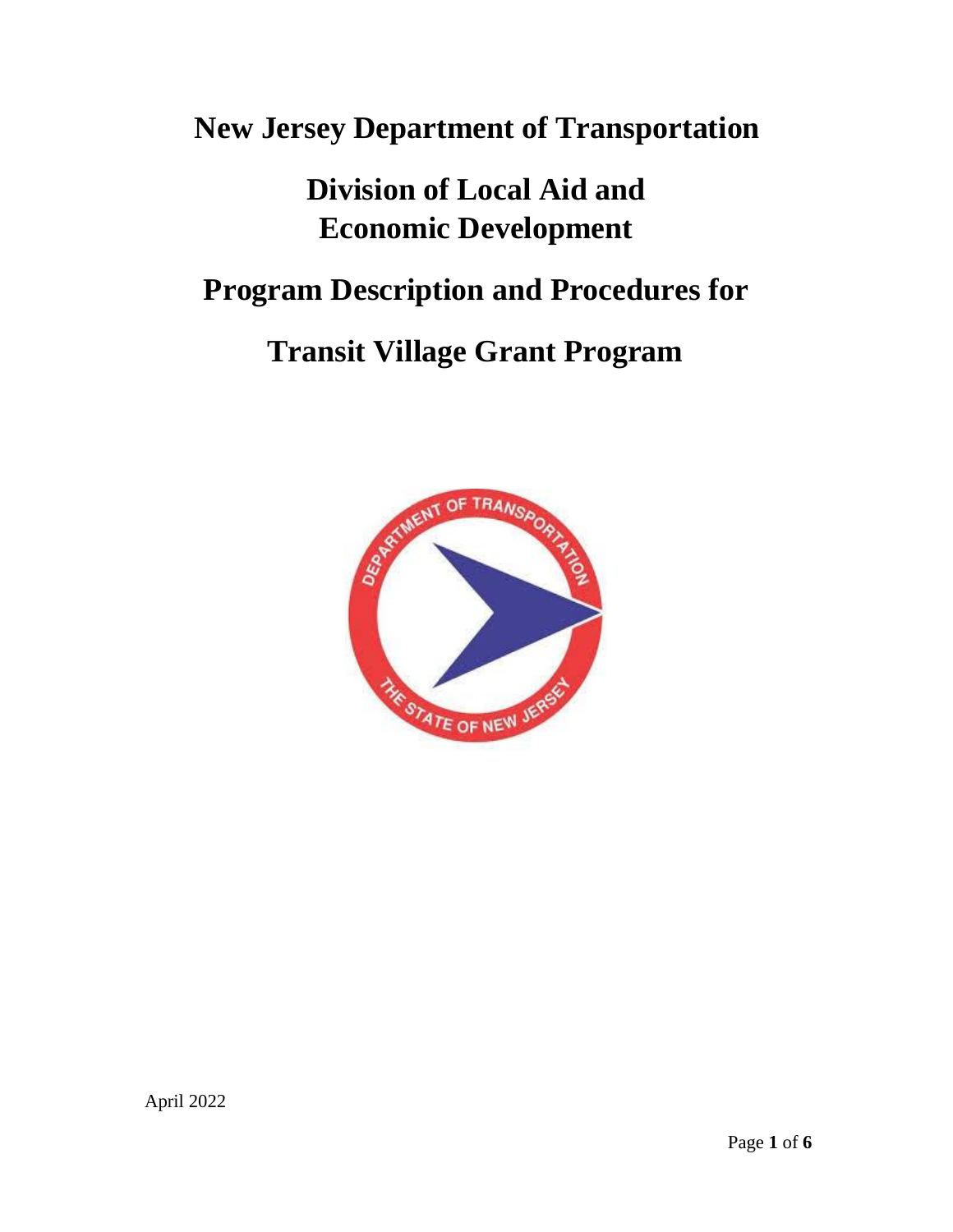## **Overview**

The Division of Local Aid and Economic Development's Transit Village Grant program will provide grants for non-traditional transportation–related projects to New Jersey municipalities designated as Transit Villages. These are municipalities which have made a commitment to grow in the area surrounding a transit facility. The facility can service commuter rail, bus, ferry, or light rail. Growth in areas where infrastructure is already in place and where multi-modal transportation options are readily available helps to advance vital goals of the State of New Jersey such as reduced auto-dependency and cleaner air and water.

The size of the grants, and the number of grants given, will vary from year to year.

## **Eligibility**

Any municipality which has received the Transit Village designation from the Commissioner of Transportation is eligible to apply to this program. The Commissioner may continue to make designations from time to time. No municipality can apply for the Transit Village funding program prior to being formally designated as such.

Eligible municipalities may submit one application per funding cycle and the eligible municipalities list can be found on the NJDOT website at: [http://www.state.nj.us/transportation/community/village/faq.shtm#howmany](https://www.state.nj.us/transportation/community/village/faq.shtm#howmany)

## **Allowable Costs**

The following project related activities are eligible for funding:

- Construction including construction inspection and material testing according to the Transportation Trust Fund Authority Act.
- Preliminary and final design for municipalities eligible for Urban Aid or Depressed Rural Centers according to the Transportation Trust Fund Authority Act.
- Per N.J.S.A. 27:1B-25.1, a grant recipient under the local aid program shall be permitted to expend up to five percent of its aid allotment for design purposes.

# **Typical Eligible Project**

A half-mile radius circle around a transit facility defines the transit village area. Municipalities should submit for consideration projects which are located at least partially within a half-mile of the transit facility. The types of projects eligible for funding under this program include, but are not limited to, construction of:

- ❖ Bicycle/pedestrian paths and lanes
- $\div$  Bike route signs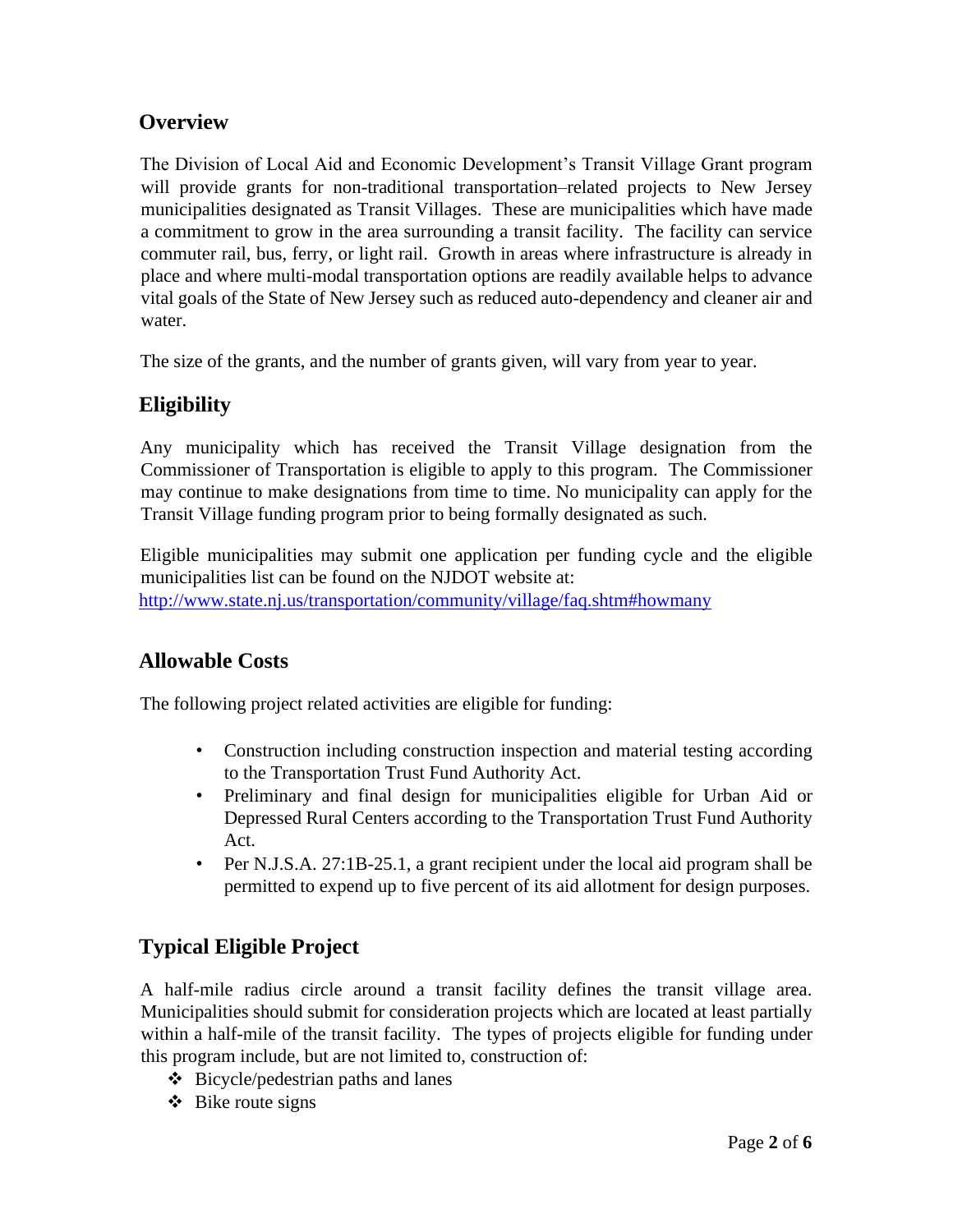- ❖ Bicycle parking and storage
- ❖ Way-finding signage
- ❖ Improvements to transit stations
- ❖ Rehabilitation of historic train stations
- ❖ Information kiosks with transit info
- ❖ Construction of a modern roundabout
- ❖ Traffic Flow Improvement/Signal Synchronization
- ❖ Traffic calming measures

#### **Ineligible Projects & Activities**

- $\triangle$  Projects located more than  $\frac{1}{2}$  mile from a transit facility.
- ❖ Projects unrelated to transportation.
- ❖ Roadway projects eligible under the New Jersey Department of Transportation's State Aid Programs to Counties and Municipalities such as resurfacing, rehabilitation or reconstruction, and signalization
- ❖ Engineering or right-of-way acquisition costs except for those deemed eligible pursuant to N.J.A.C 16:20B-4.2.
- ❖ Operating costs associated with any project.
- ❖ Planning
- ❖ The work of any local government entity's employees on any construction projects funded, in whole or in part, out of funds from the local aid program, per N.J.S.A. 27:1B-25.1

#### **Application Guidelines**

Application must be made through the SAGE system (System for Administering Grants Electronically). Training and instructions on how to apply are available on the NJDOT Local Aid and Economic Development web site under Doing Business or through the following link: http://www.state.nj.us/transportation/business/localaid/sage.shtm

The major components of the application are the Scope of Work and the Data Sheet. The Scope of Work must include a narrative explaining how the project will meet each of the individual selection criteria described below. Applicants must include maps and are encouraged to enclose photographs in order to depict what will be achieved. If a project is site-specific rather than linear in nature (because, for instance, it involves work just at the transit facility), the applicant should enter 0 (zero) for "Project Distance (Miles)."

Answers to questions asked in the on-line SAGE application, and supporting documentation supplied by the applicant shall form part of the basis upon which the applications are scored. Applicants should answer all questions to the best of their ability; if a question is not answered or required supporting documentation is not supplied applicant will not receive points.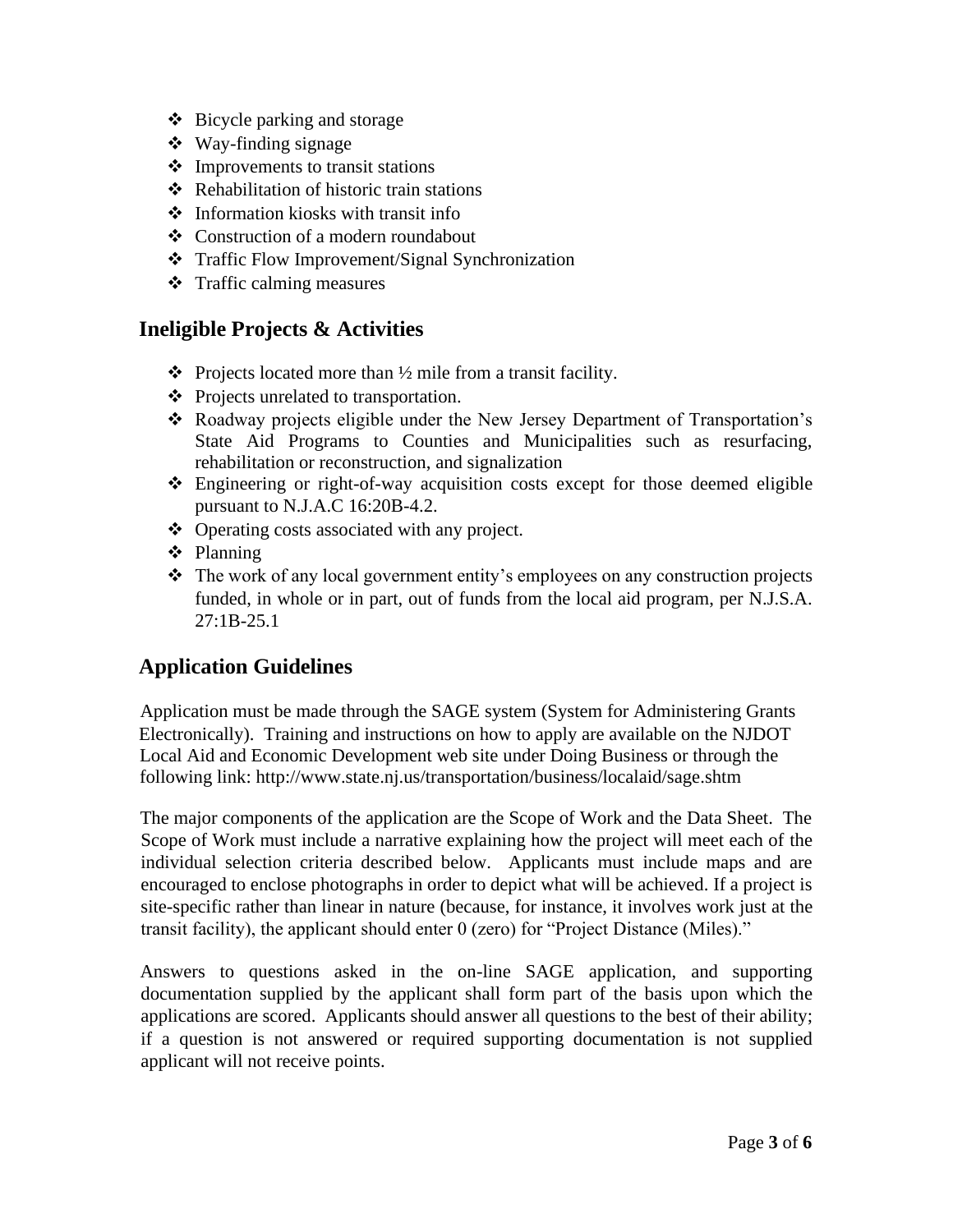## **Project Selection Criteria**

Projects are evaluated and scored based upon the following criteria:

- ❖ Proximity to a transit facility. Projects which are located within ¼ mile of a transit facility will be rated higher than those which are not.
- ❖ Projects which improve pedestrian connections to a transit facility or within the transit village.
- ❖ Projects which improve bicycle access to transit, or within the transit village, particularly through bike paths<sup>1</sup> and bike lanes<sup>2</sup>, though projects providing bike racks, bike lockers, or bicycle-safe grates are also encouraged.
- $\bullet$  Projects that enhance the user's experience of a transit facility by making it safer, more pleasant, or more rewarding, such as seating, heating, air conditioning, services, information, parking, or others.
- ❖ Timely award and closeout of any previously awarded grant in any Local Aid program will be considered in allocating the Transit Village funds.
- ❖ Projects located within [economic opportunity zones](https://www.state.nj.us/dca/divisions/lps/pdf/Statewide_Designated_Opportunity_Zones_Map.pdf) as designated by the Department of Community Affairs will be rated higher than those which are not.
- ❖ Projects located within Targeted Urban Municipalities shall be rated higher than those which are not.
- ❖ The Department is particularly interested in funding unique projects which reflect an unusual or fresh approach to promoting alternative modes of transportation.
- ❖ Projects addressing equity criteria such as low-income earners and ethnic minorities will receive additional consideration. Projects addressing equity criteria such as those with less than a high school education, linguistic isolated individuals, individuals over the age of 64, individuals under the age of 18, and individuals with disabilities may receive additional consideration.

### **Project Selection Process**

Applications will be evaluated and given priority ranking by the Transit Village Grant Program Selection Committee. Upon evaluation of all applications by the Selection Committee, a list of recommended projects is forwarded to the Commissioner of Transportation for consideration and approval. The selection committee will be made up of representatives of NJDOT, representatives of New Jersey Transit and representatives of NJDOT Division of Statewide Planning. Project sponsors will be notified of the outcome by mail. A kick-off meeting for successful applicants will be scheduled by Local Aid district staff to review the project and NJDOT's requirements. Project sponsors are required to award the contract within 24 months from the date of grant notification.

<sup>&</sup>lt;sup>1</sup> Bicycling facilities which are physically separated from motor vehicle traffic by an open space or a barrier.

 $<sup>2</sup>$  A portion of a roadway that has been designated by striping, signing and pavement markings for the</sup> preferential or exclusive use of bicyclists.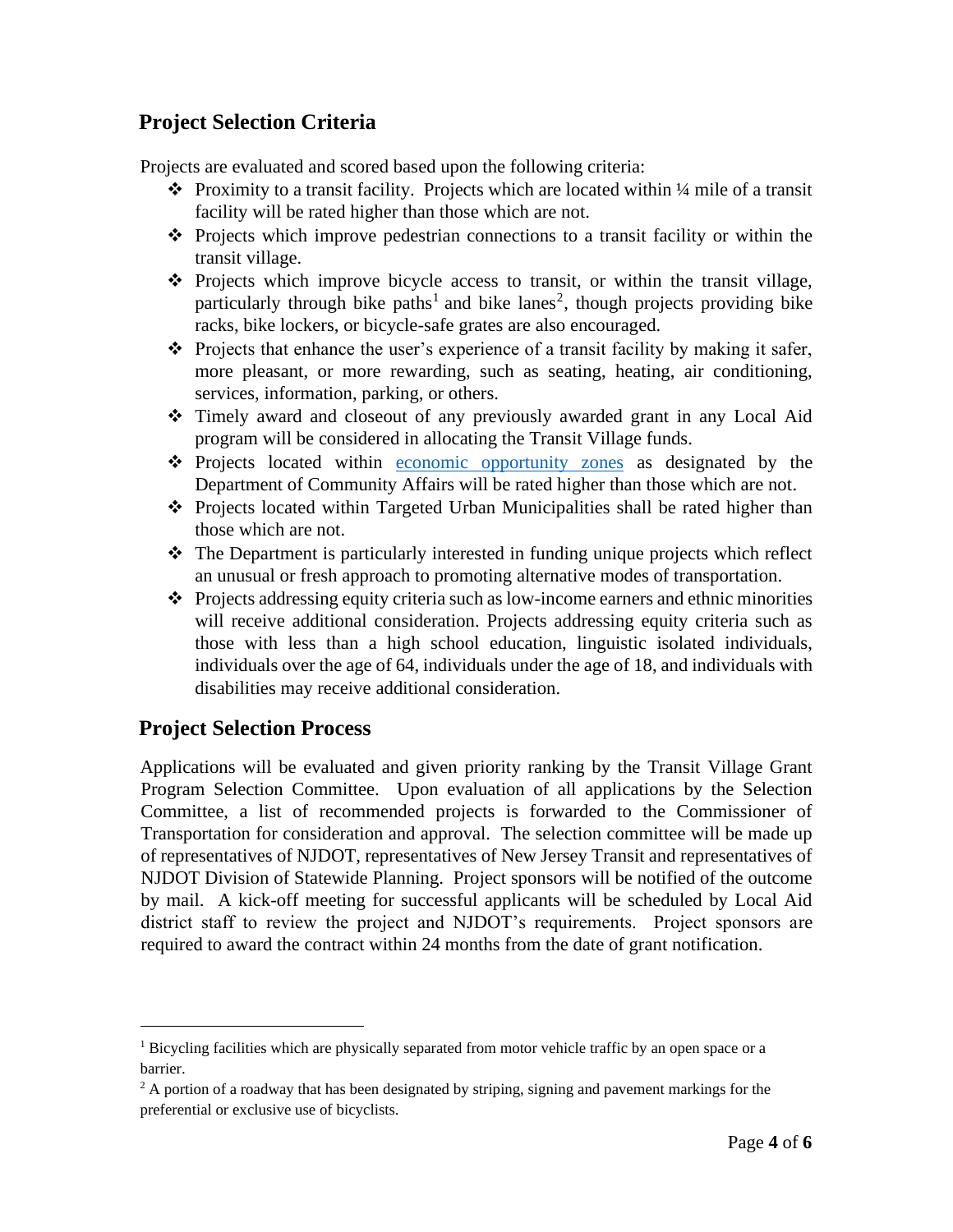### **Design Guidelines**

For bicycle facilities, applicants must use the "New Jersey Department of Transportation Bicycle Compatible Roadways Planning and Design Guidelines" and the "AASHTO Guide for the Development of Bicycle Facilities- 2012 Edition" (or its successor). All other transportation-related facilities must meet minimum AASHTO standards and the "Manual of Uniform Traffic control Devices" (MUTCD).

The Department of Transportation requires the use of professionals licensed by the State of New Jersey in the planning and design of the projects. Qualified historic architects or archaeologists should assess projects involving historic resources.

All municipalities and counties that accept federal or state funded grants from the NJDOT are required to comply with the provisions of title II of the Americans with Disabilities Act of 1990 (ADA) and with section 504 of the Rehabilitation Act of 1973 to the fullest extent possible. ADA guidance can be found on the NJDOT website at:

<https://www.state.nj.us/transportation/business/localaid/documents/ADA-FHWA.pdf>

### **Program Administration**

The Transit Village Grant Program will be governed by the rules and provisions contained in N.J.A.C. 16:20B. The rules establish guidelines and procedures to be followed by counties and municipalities when administering contracts. In addition, the rules provide the requirements for preparing plans and specifications, contracts administration, contract completion and payment, state participation in cost as well as audit requirements. Detailed information on these requirements can be found in the [State Aid Handbook.](http://www.state.nj.us/transportation/business/localaid/documents/StateAidHandbook_025.pdf) 

The [State Aid Handbook i](http://www.state.nj.us/transportation/business/localaid/documents/StateAidHandbook_025.pdf)s available on the New Jersey Department of Transportation Division of Local Aid and Economic Development web site and can be accessed through the following link:

<https://www.state.nj.us/transportation/business/localaid/stateaid.shtm>